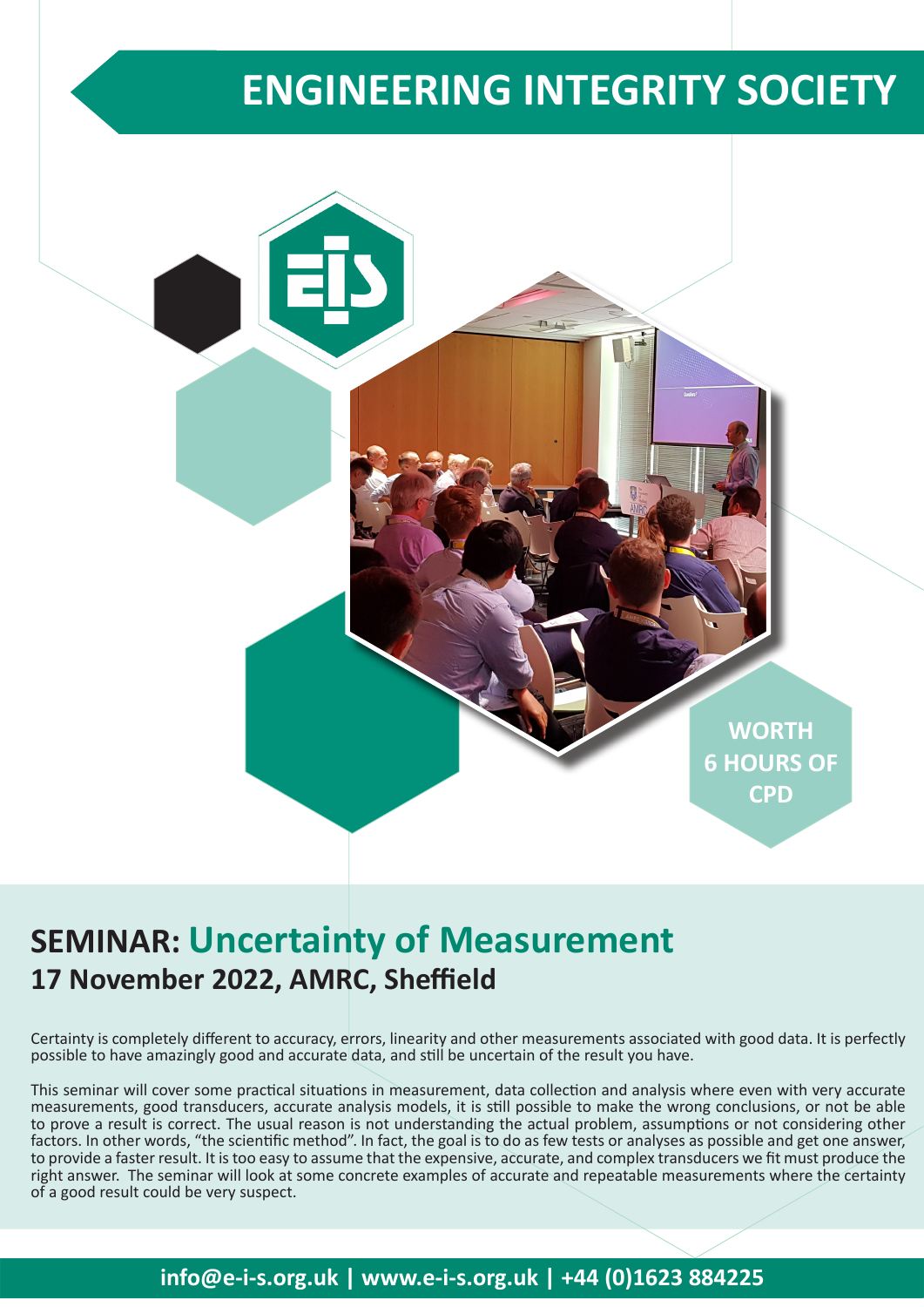#### **Gaining Traction - Engineering in the face of uncertainty - Lessons from the World Rally Car - Damian Harty, REE**

In contrast to circuit racing, rallying is broadly impossible to predict exactly. Despite enormous advances in computational budget, there will always be a bigger rock to overcome. The process of gaining traction - both literally and metaphorically - is not intuitive and yet is possible to approach in a structured way. This paper lays out a philosophical stance and illustrates it with practical examples and real world data.

#### **Uncertainties within a calibration laboratory - Miles Dadson, Proctor and Chester Measurements Ltd**

This presentation introduces the concept of uncertainty of measurement as used within a load cell calibration laboratory, differences and limitations between types of calibration machinery with their associated uncertainties. Drawing upon recognised standards and industry best practice to establish contributors and their effects, with examples showing the influences on results reported in calibration certificates.

#### **Uncertainty Collection – a materials testing case study on variability outside the specimen - Peter Bailey, Instron**

This presentation will discuss the way in which different aspects of equipment, operation and analysis can affect data collected and the results generated. Considerations range from transducer calibration and drift, noise and control stability, physical preparation of test pieces, through to data recording and handling. In each case we will briefly consider why it happens and how the size of its impact might be estimated.

#### **Considering Uncertainty, "Are you sure you have the correct answer?" – David Ensor, EIS**

When performing analyses on collected data or test results a persistent follow-up question is "how certain are we in the result?". Well, this is a complex issue and it is time to go through some of the methods used to know how certain we are. There are many aspects to consider. Such as how certain you are that the transducers measure what you actually want, the data collection process is repeatable, the test itself is realistic, and even what or why you are testing anyway. Essentially we need to review 'the scientific method'. Getting this wrong can mean that you think you have THE answer, when in fact you have missed the actual problem and you may just have AN answer. The lecture will describe examples where some quite exhaustive data collection and subsequent analyses have provided very good data, but little if any certainty in the solutions produced. A light-hearted example exercise will be conducted to help set the scene. We will consider the reasoning behind how many items to test, how many tests to repeat, have we covered all the variables, are we testing realistically, did the measurement measure what we though it should, and many others.

#### **Quantifying the Effects of Uncertainty in Correlating Fatigue Life Simulation with Physical Tests - Andrew Halfpenny, HBK**

Fatigue is defined as: "the progressive weakening of a material caused by cyclic or otherwise varying loads, even though the resulting stresses are well within the static strength limits." Fatigue failures often initiate at a microscopic level and no two components are identical at this scale. Materials are inherently variable, and for most engineering purposes they are modelled empirically to account for these inconsistencies. Furthermore, uncertainties in loading, residual stresses, and other effects, compound to have a significant influence on the overall uncertainty of fatigue life.

This presentation demonstrates how fatigue life simulations may be correlated with physical reliability tests whilst accounting for the wide-ranging uncertainty in life measurements. A case study demonstrates how the methods are applied to an aircooled intercooler. A comparison is made between fatigue simulation and physical reliability test results. The simulation is shown to offer excellent correlation with the experimental measurements. No further improvements in the model were deemed necessary and the model is considered a suitable platform for performing design simulations and for extrapolating the reliability statistics.

#### **Can you control all your test variables? We don't! - Connor Bligh, JCB**

If you've ever collected real life data then you know that field testing can be difficult even on the good days. Managing the machine, operator, weather, track, data loggers, analysis, etc. all variables with the potential to affect the data. With a large product range of complex machines, a global market and thousands of users in thousands of conditions, can you ever control all the required testing variables? More importantly, does it even matter? Connor will discuss some of the ways we manage our variables and which variables we cannot currently control.





### **Registration Form**

| <b>STUDENT £25 + VAT</b><br>$R$ £125 + VAT                                                                                                     |
|------------------------------------------------------------------------------------------------------------------------------------------------|
|                                                                                                                                                |
| RNATIONAL PERSONAL MEMBERSHIP OF EIS £30+VAT                                                                                                   |
|                                                                                                                                                |
|                                                                                                                                                |
| e contact with the EIS. We limit the emails we send and<br>ion. You are able to unsubscribe at<br>our website.<br>ny information from the EIS. |
|                                                                                                                                                |
| re attended this seminar.                                                                                                                      |
|                                                                                                                                                |
|                                                                                                                                                |